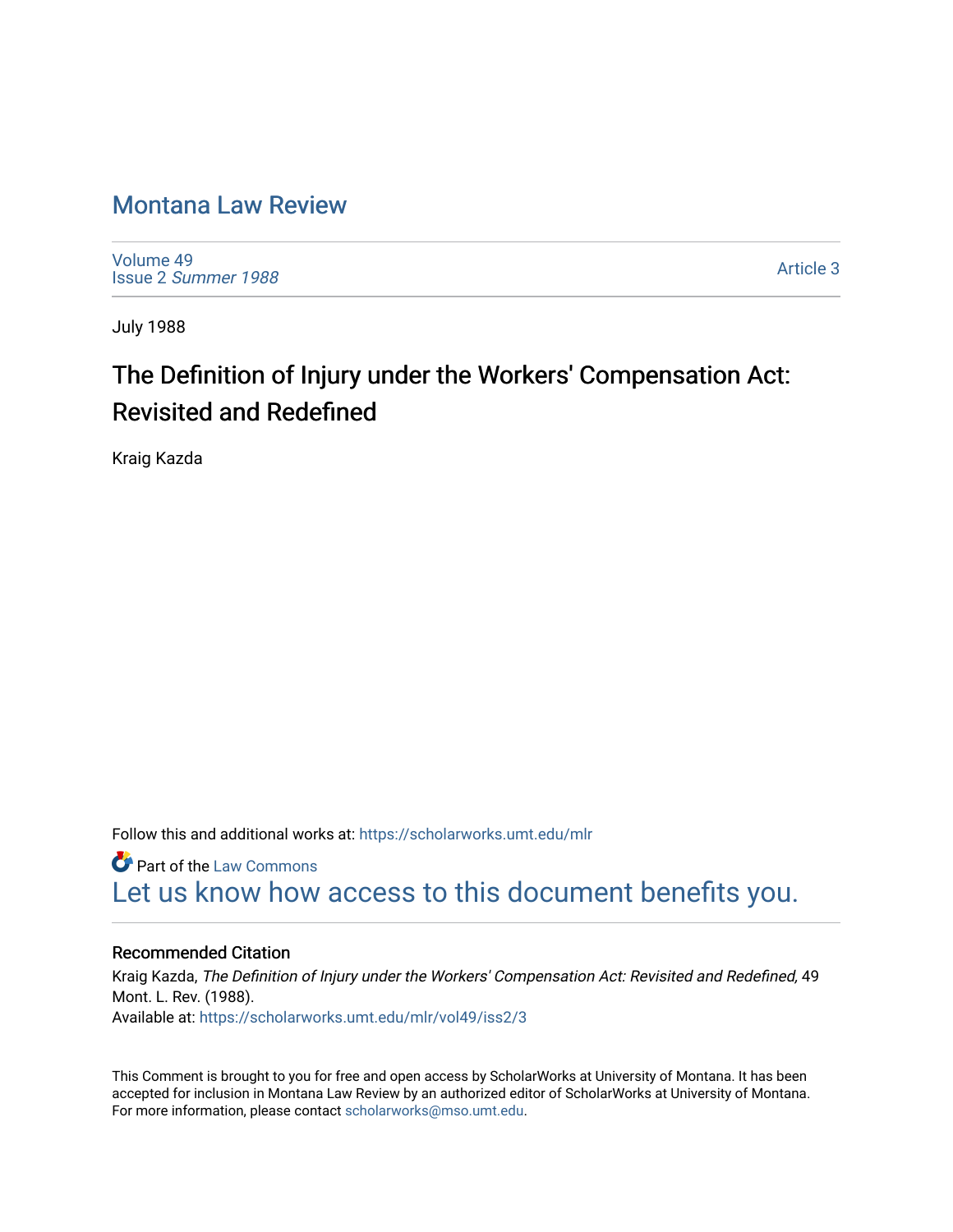# **THE DEFINITION OF INJURY UNDER THE WORKERS' COMPENSATION ACT: REVISITED AND REDEFINED**

## **Kraig Kazda**

#### I. **INTRODUCTION**

An identifiable injury serves as the essential prerequisite to any award of workers' compensation. Without such an injury, the claimant may not receive workers' compensation benefits regardless of the circumstances. Compensation under the Montana Workers' Compensation Act (the Act) also depends on fulfillment of the definitional requirements of an identifiable injury as set forth by the Act.<sup>1</sup> This statutory definition of injury has not remained static over time but has been revised **by** the legislature on several occasions, most recently in **1987.**

In order to understand the latest definition of injury, one must first understand the past statutory definitions of injury and how these varying definitions have been interpreted **by** the Montana Supreme Court. This comment traces the development of the definition of injury under the Workers' Compensation Act beginning with the first definition of injury in **1915** and culminating with the latest definition of injury effective July **1, 1987.** It then analyzes the **1987** definition of injury and discusses the effects and implications of this new definition. Finally, it discusses the relationship between the **1987** definition of injury under the Workers' Compensation Act and the **1987** definition of occupational disease under the Occupational Disease Act.

### II. **DEFINITIONAL HISTORY OF INJURY UNDER THE WORKERS' COMPENSATION ACT**

The Montana Legislature adopted the first definition of injury

(c) death.

**(d)** caused **by** a specific event on a single day or during a single work shift. Published by ScholarWorks at University of Montana, 1988

**<sup>1.</sup> MONT. CODE ANN.** § **39-71-119 (1987)** states:

**<sup>(1)</sup>** "Injury" or "injured" means:

<sup>(</sup>a) internal or external physical harm to the body;

**<sup>(</sup>b)** damage to prosthetic devices or appliances, except for damage to eye-

glasses, contact lenses, dentures, or hearing aids; or

<sup>(2)</sup> An injury is caused **by** an accident. An accident is:

<sup>(</sup>a) an unexpected traumatic incident or unusual strain;

**<sup>(</sup>b)** identifiable **by** time and place of occurrence;

<sup>(</sup>c) identifiable **by** member or part of the body affected; and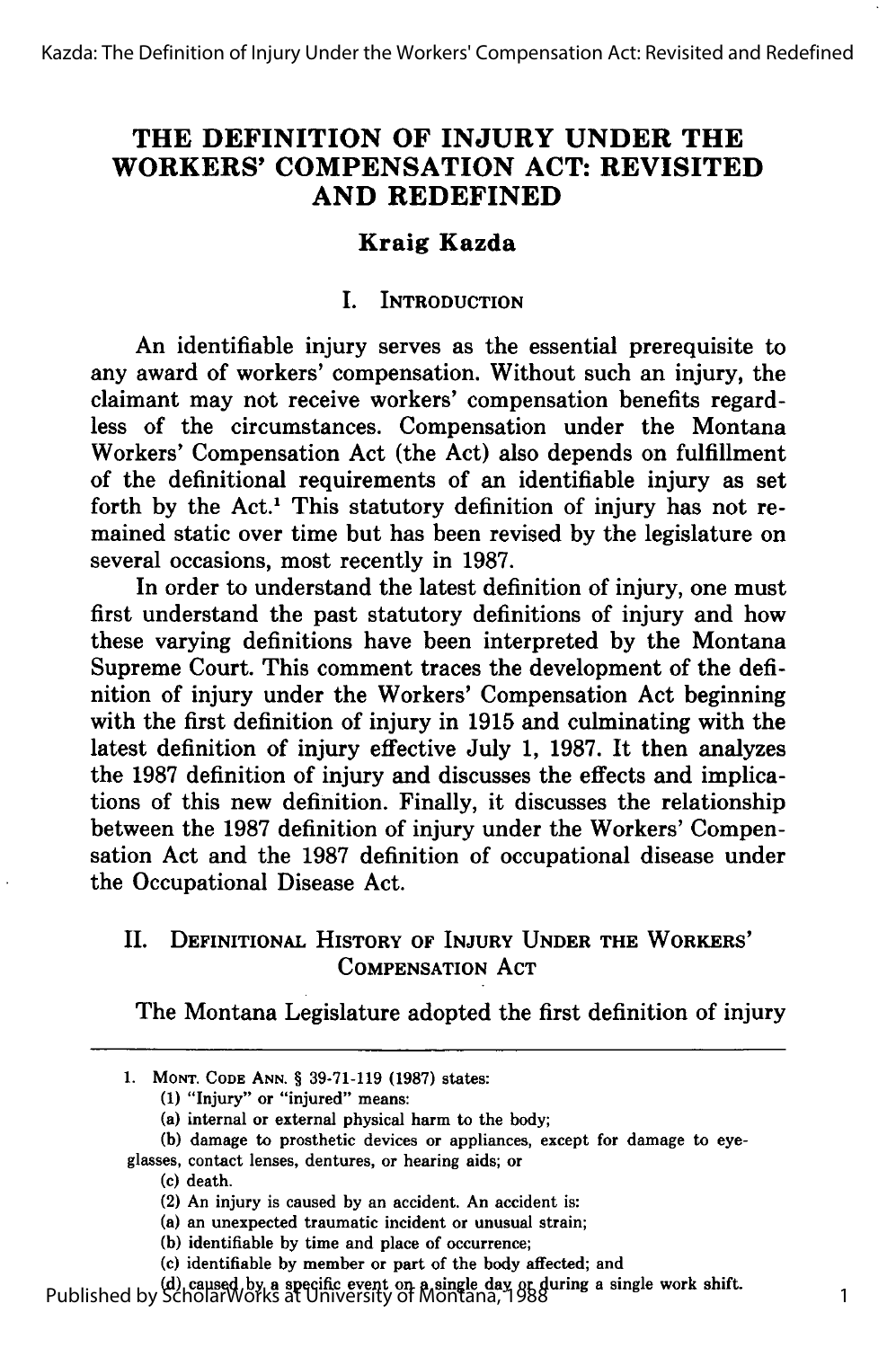in **1915.2** This initial definition, which remained unchanged until **1961,** provided that "'[i]njury' or 'injured' refers only to an injury resulting from some fortuitous event, as distinguished from the contraction of disease."<sup>3</sup> Under this definition, the claimant only needed to establish that the injury arose from a fortuitous event.'In **1927,** the Montana Supreme Court defined a "fortuitous event" as a chance happening or accident "'occurring unexpectedly or without known cause'.., and therefore **...** [the event] is synonymous with 'industrial accident.' "<sup>5</sup> Under this definition, if either the *cause* or the *effect* was unexpected, a fortuitous event had occurred." For example, in *Rathbun v. Taber Tank Line, Inc.,7* the Montana Supreme Court held that a heart attack suffered **by** a truck driver during a particularly stressful road trip was an unexpected result which constituted a fortuitous event, and thus a compensable injury.<sup>8</sup> The court stated:

It is enough, then, if there is an unexpected *result,* even though there was no unexpected *cause,* such as a slip, fall or misstep, in order to constitute an "accident" within the meaning of the Workmen's Compensation Law .... It is the unexpected and unintentional effect of the strain or exertion that is covered **by** the Workmen's Compensation Law as an injury **"by** accident," and a literal showing of an "accident" such as a slip, fall or misstep is not a prerequisite to recovery.<sup>9</sup>

In *Murphy v. Anaconda,10* the Montana Supreme Court again held that an unexpected result was sufficient to establish a compensable injury. In *Murphy,* the claimant died from a pulmonary embolism while working within the course and scope of his employment.<sup>11</sup> Yet, the attack in *Murphy,* unlike that in *Rathbun,* resulted from the claimant's performance of his normal duties; no unusual strain

**11.** *Id.* at **205, 321 P.2d** at **1098.**

<sup>2.</sup> **1915 MONT. LAWS 96** § **6** (eventually codified at Revised Codes of Montana § **2870 (1921)** [hereinafter R.C.M.]) (currently codified at **MONT. CoDE ANN.** § **39-71-119 (1987)).**

*<sup>3.</sup> See supra* note 2.

*<sup>4.</sup> See, e.g.,* Murphy v. Anaconda, **133** Mont. **198, 206, 321 P.2d** 1094, **1099 (1958);** Rathbun v. Taber Tank Line, Inc., **129** Mont. 121, **127, 283 P.2d 966, 969 (1955);** Nicholson v. Roundup Coal Mining Co., **79** Mont. **358,** 374, **257** P. **270,** 274 **(1927).**

*<sup>5.</sup> Nicholson,* **79** Mont. at 374, **257** P. at 274 (quoting in part from **WEBSTER'S NEW INTERNATIONAL DICTIONARY).**

*<sup>6.</sup> Murphy,* **133** Mont. at **207, 321 P.2d** at **1099.**

**<sup>7. 129</sup>** Mont. 121, **283 P.2d 966 (1955).**

**<sup>8.</sup>** *Id.* at **133, 283 P.2d** at **972.**

**<sup>9.</sup>** *Id.* at **131, 283 P.2d** at **971** (quoting Gray v. Employers Mut. Liberty Ins. Co., 64 So. **2d 650, 651-52** (Fla. **1952)** (emphasis in the original)).

**<sup>10. 133</sup>** Mont. **198, 321 P.2d** 1094 **(1958).**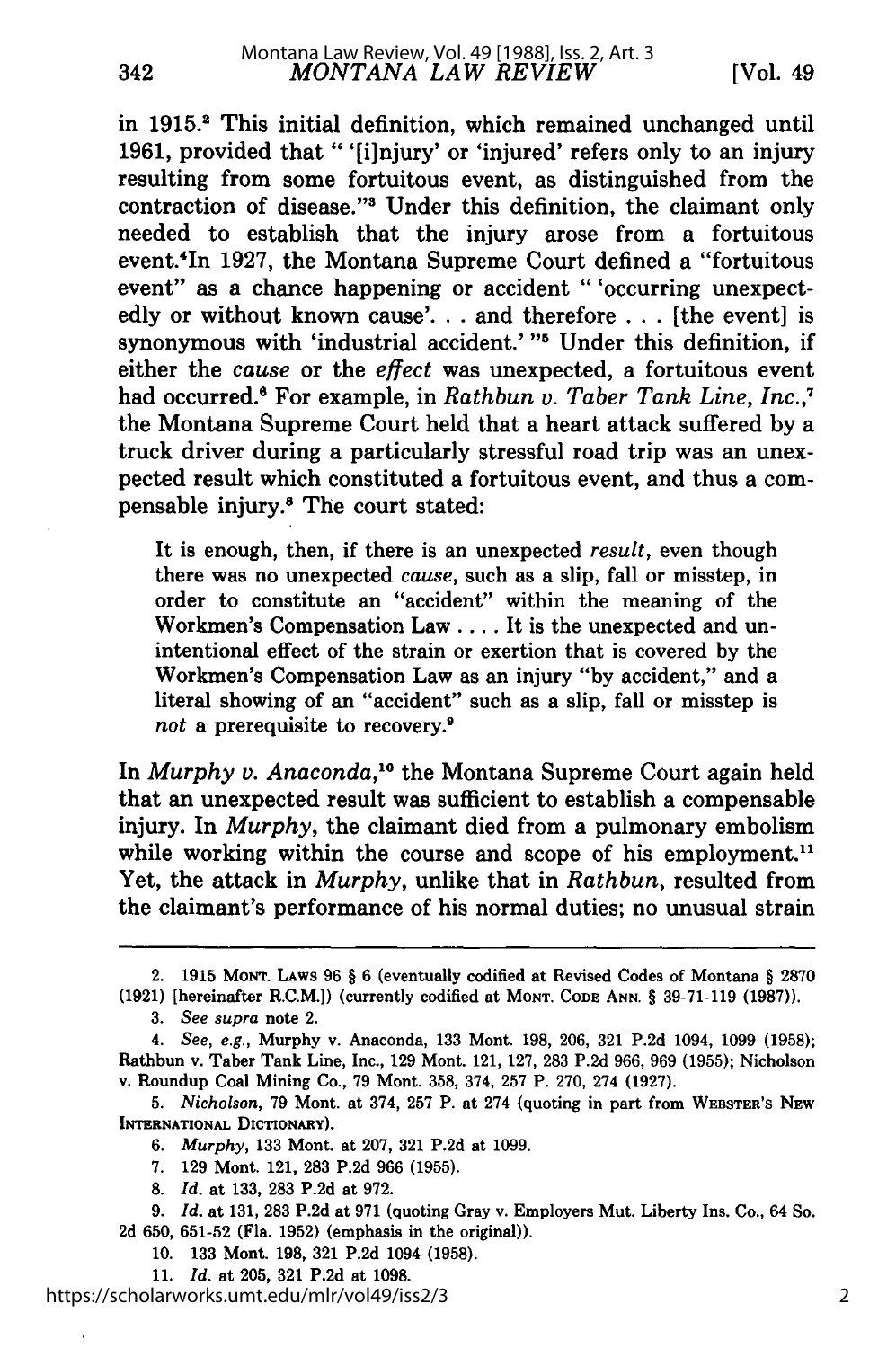or stress preceded his attack.<sup>12</sup> The Montana Supreme Court, however, held that an unexpected result received in the ordinary course and scope of employment, even absent any unusual strain, constituted a compensable injury under the Act.<sup>13</sup>

Following *Rathbun* and *Murphy,* the **1961** legislature amended the definition of compensable injury to specifically prevent compensation for injuries received within the normal scope of employment and without an unexpected cause. The definition of injury, as amended, read in pertinent part as follows: "'Injury' or 'injured' means a tangible happening of a traumatic nature from an *unexpected cause* resulting in either external or internal physical harm, and such physical condition as a result therefrom and excluding disease not traceable to injury."<sup>14</sup> This definitional change from "fortuitous event" to "a tangible happening of a traumatic nature from an *unexpected cause"'"* prevented compensation for unexpected results. Subsequently, the Montana Supreme Court began denying compensation to workers with injuries associated with an unexpected result but not an unexpected cause.<sup>16</sup> In 1964, the Montana Supreme Court heard *Lupien v. Montana Record Publishing Co.*,<sup>17</sup> the first case interpreting this new definition of injury. Lupien, much like the claimant in *Rathbun,* suffered a heart attack during the course and scope of his employment.<sup>18</sup> The court, however, denied workers' compensation benefits to Lupien since his injury involved an unexpected result but not an unexpected cause.<sup>19</sup> The Montana Supreme Court reached the same decision a year later in *James v. VKV Lumber Co.20* In *James,* a lumber stacker injured his back as he bent over to pick up a ten to fifteen pound block of wood.<sup>21</sup> The Montana Supreme Court held that his back injury was not compensable under the Act because the cause of the injury, the lifting of the wood, was a routinely expected part of his **job** and thus not a "tangible happening of a traumatic nature from an unexpected cause."22

In **1967,** the legislature again amended the definition of injury

- **17.** 143 Mont. 415, **390 P.2d** 455 (1964).
- **18.** *Id.* at 416, **390 P.2d** at 456.
- **19.** *Id.* at 419-20, **390 P.2d** at 458.
- 20. 145 Mont. 466, 401 **P.2d 282 (1965).**
- 21. *Id.* at 467, 401 **P.2d** at **282.**
- 22. *Id.* at 469, 401 **P.2d** at **283.**

Published by ScholarWorks at University of Montana, 1988

<sup>12.</sup> *Id.* at 201-02, **321 P.2d** at **1096.**

**<sup>13.</sup>** *Id.* at 211, **321 P.2d** at **1101.**

<sup>14.</sup> **1961** Mont. Laws **162,** § **6** *amending* R.C.M. § 92-418 (1947) (emphasis added).

**<sup>15. 1961</sup>** Mont. Laws **162,** § **6** *amending* R.C.M. § 92-418 (1947) (emphasis added).

**<sup>16.</sup>** *See, e.g.,* James v. VKV Lumber Co., 145 Mont. 466, 401 **P.2d 282 (1965);** Lupien v. Montana Record Publishing Co., 143 Mont. 415, **390 P.2d** 455 (1964).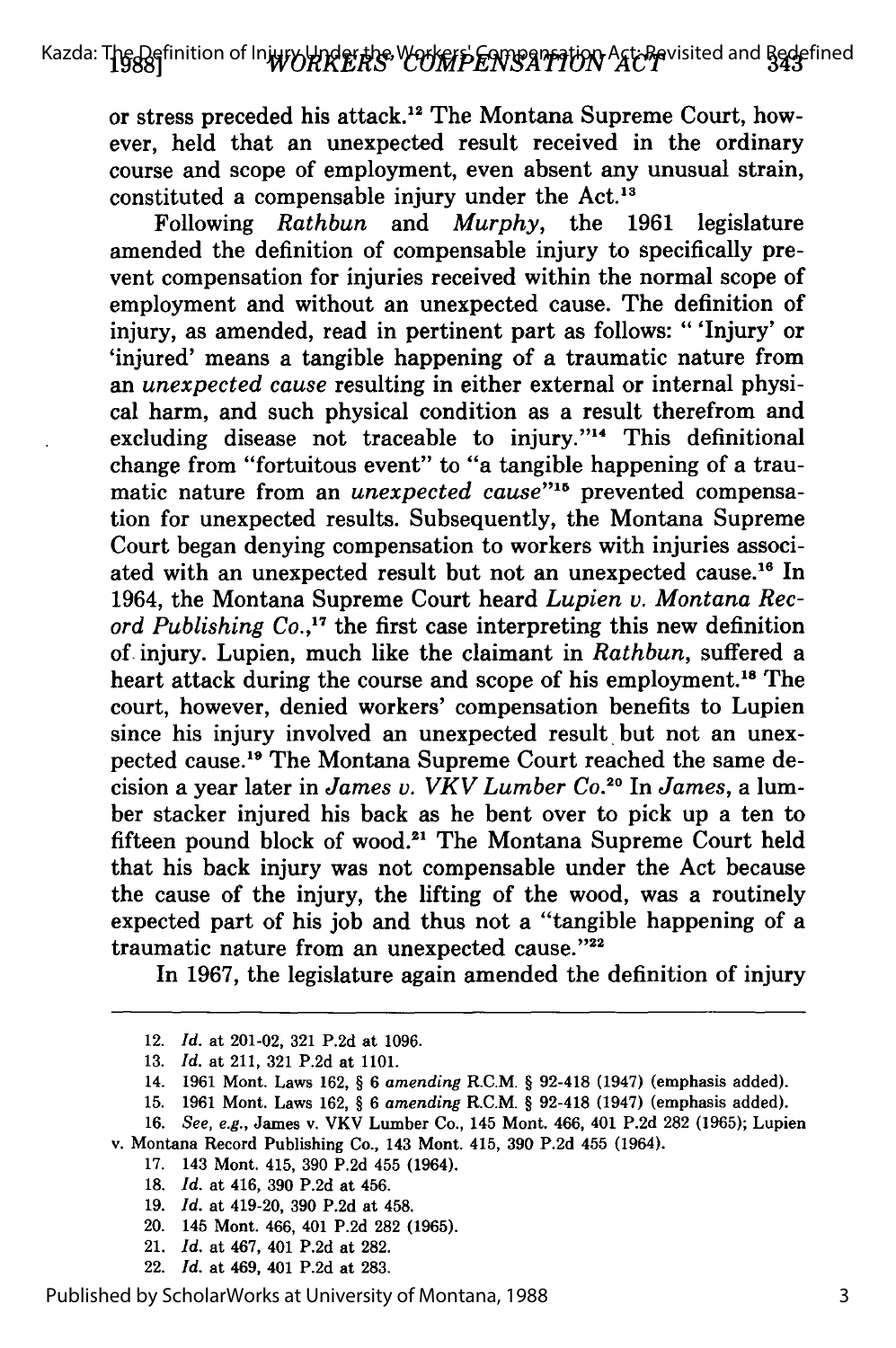344

by adding the phrase "or unusual strain."<sup>23</sup> While the change at first glance seems insignificant, the impact was profound. The addition of this phrase abolished the unexpected cause requirement and allowed an unexpected result arising from a work-related strain, to once again become a compensable injury.<sup>24</sup> Consequently, the Montana Supreme Court in *James v. Bair's Cafe<sup>25</sup>* affirmed a judgment awarding compensation to a dishwasher who injured her back while picking up a heavy tray of dishes. The court reasoned that the legislature added the phrase "or unusual strain" to make this type of injury compensable, noting that: "[tlhere was no 'unexpected cause' but there was an 'unusual strain'; thus the measure would seem to be the result of a tangible happening of a traumatic nature which results in physical harm, be it a rupture, a strain or a sprain."<sup>2</sup>

In *Robins v. Ogle*,<sup>27</sup> the Montana Supreme Court again held that an unexpected result gave rise to a compensable injury. In *Robins,* the claimant injured her back when she lifted a mop bucket full of water.<sup>28</sup> The Montana Supreme Court, affirmed the lower court's award of benefits, holding that the claimant's act of incorrectly picking up the mop bucket and thereby injuring her back constituted an unusual strain.<sup>29</sup> The court stated:

"[a] tangible happening of an unexpected nature from an unusual strain qualifies [as an injury], irrespective of whether the strain is "unusual" from the standpoint of cause or effect. While it may be arguable in the instant case whether the strain was unusual from the standpoint of cause, it is clear that the effect here was unusual-herniation of an intervertebral disc resulting from picking up the bucket in the wrong manner and turning to pick up the mop. *An unusual result from a work-related strain qualifies as 'an unusual strain .....*

While the 1967 definition of injury again allowed for compen-

24. *See e.g.,* Robins v. Ogle, **157** Mont. **328,** 485 P.2d **692** (1971); Jones v. Bair's Cafe, **152** Mont. **13,** 445 P.2d **923 (1968).**

- **25. 152** Mont. **13,** 445 P.2d **923 (1968).**
- **26.** *Id.* at **19,** 445 P.2d at **926.**
- **27. 157** Mont. **328,** 485 P.2d **692** (1971).
- **28.** *Id.* at **329,** 485 P.2d at 693.
- **29.** *Id.* at **332,** 485 P.2d at 694.
- **30.** *Id.* at **333,** 485 P.2d at **695** (emphasis added).

<sup>23. 1967</sup> Mont. Laws 270 § 1 *amending* R.C.M. § 92-418 (1947) (currently codified at **MONT. CODE ANN.** § 39-71-119 (1987)). The amendment changed the definition of injury as follows: "'Injury' or 'injured' means a tangible happening of a traumatic nature from an unexpected cause or *unusual strain* resulting in either external or internal physical harm and such physical condition as a result therefrom and excluding disease not traceable to the injury." (emphasis added).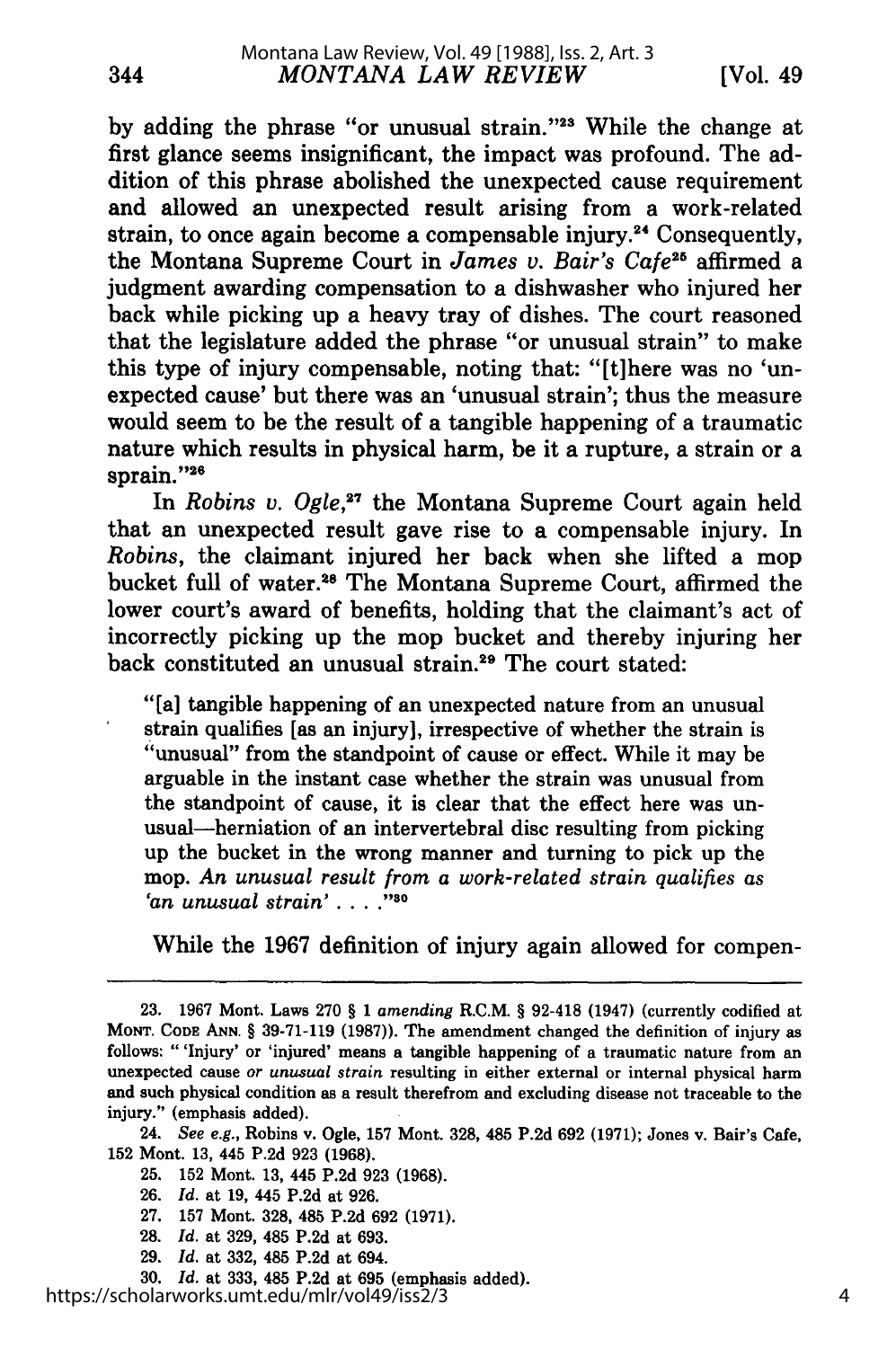*WORKERS' COMPENSATION ACT* **19881** Kazda: The Definition of Injury Under the Workers' Compensation Act: Revisited and Redefined

sation of an injury arising from an unexpected result, the definition did not eliminate the requirement of a "tangible happening of a traumatic nature **...** resulting in either external or internal physical harm."<sup>31</sup> Thus, in *Erhart v. Great Western Sugar Co.*,<sup>32</sup> the Montana Supreme Court denied compensation to a claimant who suffered a mental and physical breakdown allegedly caused by work related mental stress. The court ruled that the claimant failed to demonstrate that the alleged mental stress constituted a "tangible happening of a traumatic nature."<sup>33</sup> Similarly, in *Stamatis v. Bechtel Power Corp.,"* the Montana Supreme Court denied compensation benefits to a widow whose husband died of a heart attack after cleaning some light fixtures.<sup>35</sup> The court held that the decedent's physical activities preceding the heart attack were not unusual or strenuous.<sup>36</sup> Consequently, these activities did not constitute "a tangible happening of a traumatic nature.., resulting in  $\ldots$  [a] physical harm."<sup>37</sup>

In *Hoehne v. Granite Lumber Co.,38* the Montana Supreme Court further concluded that a *series of incidents,* not merely a single incident, could constitute a "tangible happening of a traumatic nature."<sup>39</sup> This inclusion of a "series of incidents," or "repeated traumas,"<sup>40</sup> allowed for compensation of a multitude of injuries previously perceived as non-compensable. For example, in *Hoehne,* the Montana Supreme Court held that bilateral carpal tunnel syndrome, resulting from a series of traumas incurred daily over a two and one-half month period, when picking up and stacking lumber, constituted a compensable injury.41 Similarly, in *Jones v. St. Regis Paper* Co., 42 the Montana Supreme Court held that claimant's aggravation of a pre-existing degenerative disc condition by a series of micro traumas amounted to a compensable injury.<sup>43</sup> Finally, in *Wise v. Perkins,'4* the Montana Supreme Court recognized that thrombophlebitis caused by a series of small traumas

- 33. *Id.* at 381, 546 P.2d at 1058.
- 34. 184 Mont. 64, 601 P.2d 403 (1979).
- 35. *Id.* at 70, 601 P.2d at 406.
- 36. *Id.*
- **37.** *Id.* (citing **MONT. CODE ANN.** § **39-71-119(1) (1979)).**
- **38. 189** Mont. 221, **615 P.2d 863 (1980).**
- **39.** *Id.* at **225, 615 P.2d** at **865.**
- 40. **I** B, **A.** Larson, **THE LAW OF WORKMEN'S COMPENSATION** § 39.40 **(1987).**
- 41. *Hoehne,* **198** Mont. at **225, 615 P.2d** at **865.**
- 42. **196** Mont. **138, 639 P.2d** 1140 **(1981).**
- 43. *Id.* at 149, **639 P.2d** 1146.
- 44. 202 Mont. **157, 656 P.2d 816 (1983).**

Published by ScholarWorks at University of Montana, 1988

<sup>31.</sup> *See supra* note 2.

<sup>32. 169</sup> Mont. 375, 546 P.2d 1055 (1976).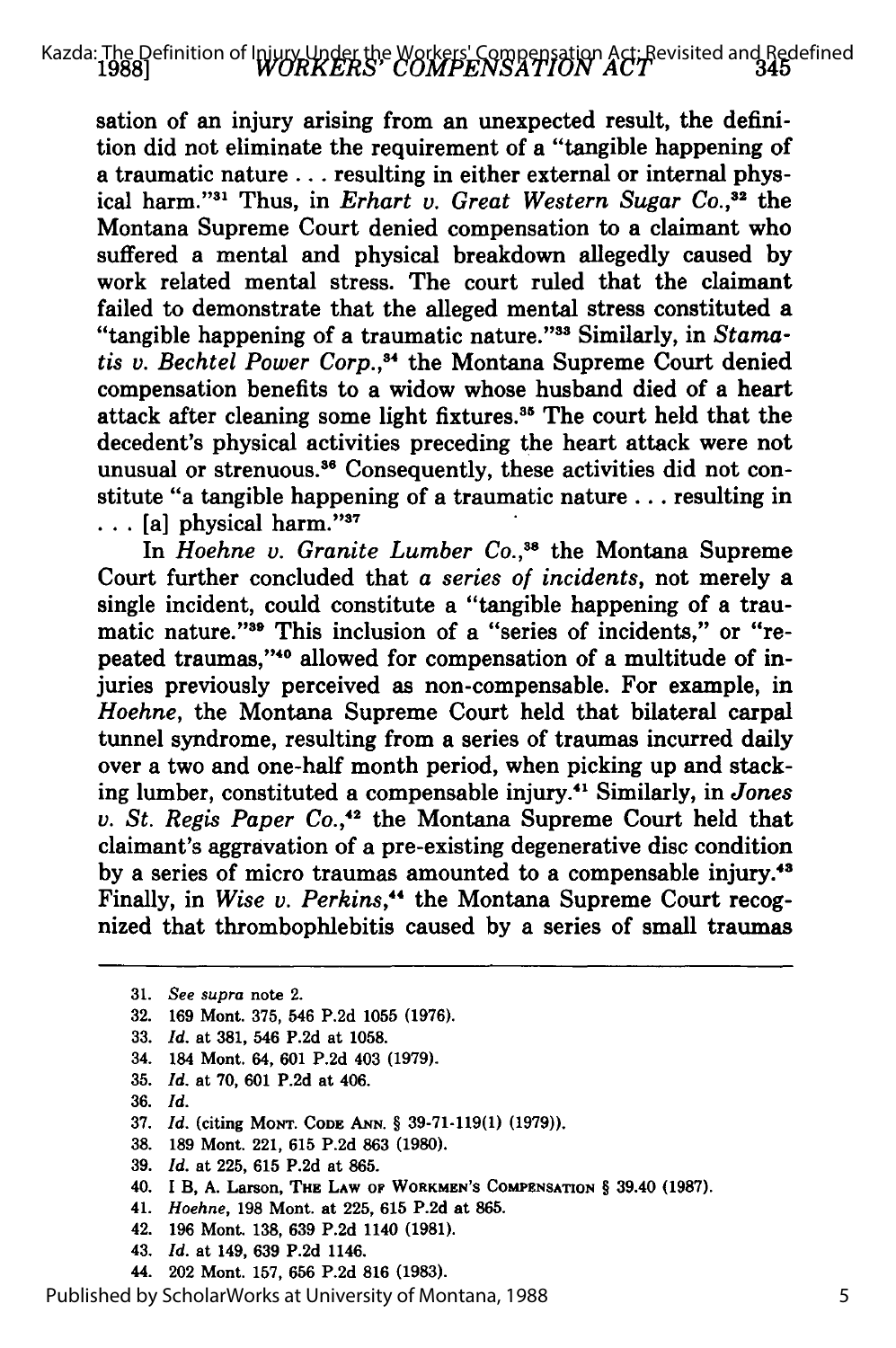associated with excessive work hours during a single week period resulted in a compensable injury.<sup>45</sup>

#### **III.** THE 1987 **DEFINITION** OF **INJURY: EFFECTS AND IMPLICATIONS**

The **1987** legislature set out to reverse, **by** severely restricting the definition of injury, what employers and insurers perceived as the Montana Supreme Court's continual expansion of the definition of injury."6 The **1987** definition of injury as amended in section **39-71-119** of the Montana Code Annotated provides as **follows:**

**(1)** "Injury" or "injured" means:

346

(a) internal or external physical harm to the body;

**(b)** damage to prosthetic devices or appliances, except for damage to eyeglasses, contact lenses, dentures, or hearing aids; or **(c)** death.

(2) An injury is caused by an accident. An accident is:

(a) an unexpected traumatic incident or unusual strain;

(b) identifiable by time and place of occurrence;

(c) identifiable by member or part of the body affected; and

(d) caused by a specific event on a single day or during a single work shift.

**(3)** "Injury" or "injured" does not mean a physical or mental condition arising from:

(a) emotional or mental stress; or

**(b)** a nonphysical stimulus or activity.

(4) "Injury" or "injured" does not include a disease that is not caused by an accident.

(5) A cardiovascular, pulmonary, respiratory, or other disease, cerebrovascular accident, or myocardial infarction suffered by a worker is an injury only if the accident is the primary cause of the physical harm in relation to other factors contributing to the physical harm.<sup>47</sup>

Section 39-71-119 of the Montana Code Annotated specifically excludes several types of conditions not previously expressly ex-

https://schol**arworks.umt.edu/ml**r&394437352/3987)

<sup>45.</sup> *Id.* at 165, 656 P.2d at 820.

<sup>46.</sup> Debate preceding enactment of the changes reflects this objective:

From previous testimony, Senator Gage feels case law has been given more credence than statutes concerning the cases being settled in the courts. Senator Gage feels everyone is under the opinion things have been too liberal concerning case law. His concern at this point is to overcome the liberal decisions. There is a need for an ultra-conservative statute in the law to off-set the liberalness of the court cases. *See Hearing on S.B. 315 Before Labor and Employment Relations Subcommittee,* 50th

Leg. 3-4 (Feb. 18, 1987) (comments of Senator Gage).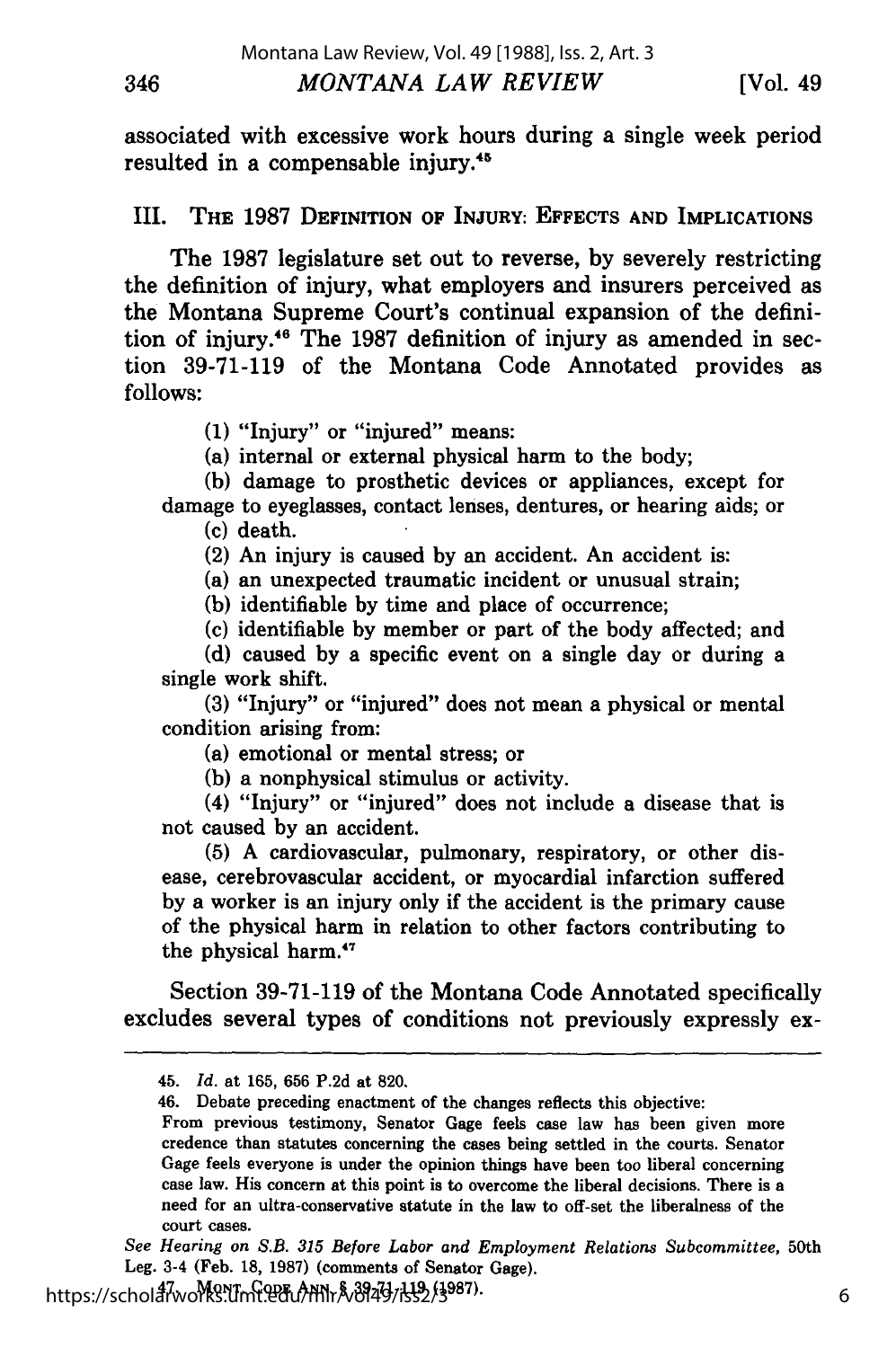#### *WORKERS' COMPENSATION ACT* **19881** Kazda: The Definition of Injury Under the Workers' Compensation Act: Revisited and Redefined

cluded from the definition of injury, thereby expressly altering the pre-1987 injury definition. Subsection three excludes those injurtes arising from emotional or mental stress or non-physical stimulus or activity;"8 subsection four excludes diseases not caused **by** an accident;<sup>49</sup> and subsection five excludes cardiovascular, pulmonary, respiratory, or other disease, cerebrovascular accident, or myocardial infarction suffered by the worker.<sup>50</sup> The definitional changes entailed in subsection two also significantly alter the pre-1987 definition of injury.<sup>51</sup> Under subsection two, an injury must result from an accident, which is a composite of four elements. **All** elements must be present before an injury is compensable.<sup>52</sup> The first element, that the injury result from an unexpected traumatic incident or unusual strain, is a continuation of the pre-1987 requirement that the injury be the result of "a tangible happening of a traumatic nature from an unexpected cause or unusual strain."<sup>53</sup> To establish a compensable injury, the claimant thus must continue to meet the pre-1987 requirement that a tangible happening of a traumatic nature cause the physical harm.<sup>54</sup>

The second element, that the accident be identifiable **by** body part affected, simply reemphasizes the existing requirement that the injury consist of either an internal or external physical harm to the body.55 This element also requires that the claimant specify the actual part of the body affected. The final two elements require a claimant to identify the accident **by** time and place of occurrence<sup>56</sup> and to prove that a specific event on a single day or during a single work shift caused the injury.57 **By** limiting the accident to a specific event identifiable **by** time and place on a single day or during a single work shift, the Act will no longer cover many workers suffering from injuries generally associated with repeated trauma.<sup>58</sup>

**51. MONT. CODE ANN.** § **39-71-119(1) (1987)** adds little to the pre-1987 definition of injury, and thus the author has omitted any discussion of this subsection.

**52.** These four elements are not discussed in the order they appear in **MONT. CODE ANN.** § **39-71-119 (1987).**

**53. MONT. CODE ANN.** § 39-71-119(2)(a) **(1987).**

54. Hurlbut v. Vollstedt Kerr Co., **167** Mont. **303, 306-07, 538 P.2d** 344, 346 **(1975).**

- **55.** *See* **MONT. CODE ANN.** § 39-71-119(2)(c) **(1987).**
- **56. MONT. CODE ANN.** § **39-71-119(2)(b) (1987).**
- **57. MONT. CODE ANN.** § **39-71-119(2)(d) (1987).**

**58.** Examples of such conditions include carpal tunnel syndrome *(see, e.g.,* Hoehne v. Published by ScholarWorks at University of Montana, 1988

<sup>48.</sup> **MONT. CODE ANN.** § **39-71-119(3) (1987).**

<sup>49.</sup> **MONT. CODE ANN.** § **39-71-119(4) (1987).**

**<sup>50.</sup> MONT. CODE ANN.** § **39-71-119(5) (1987).** Note, however, that the injuries excluded **by** subsection five are compensable if the claimant can demonstrate that a work-related accident was the *primary* cause of the physical harm in relation to other factors contributing to the physical harm.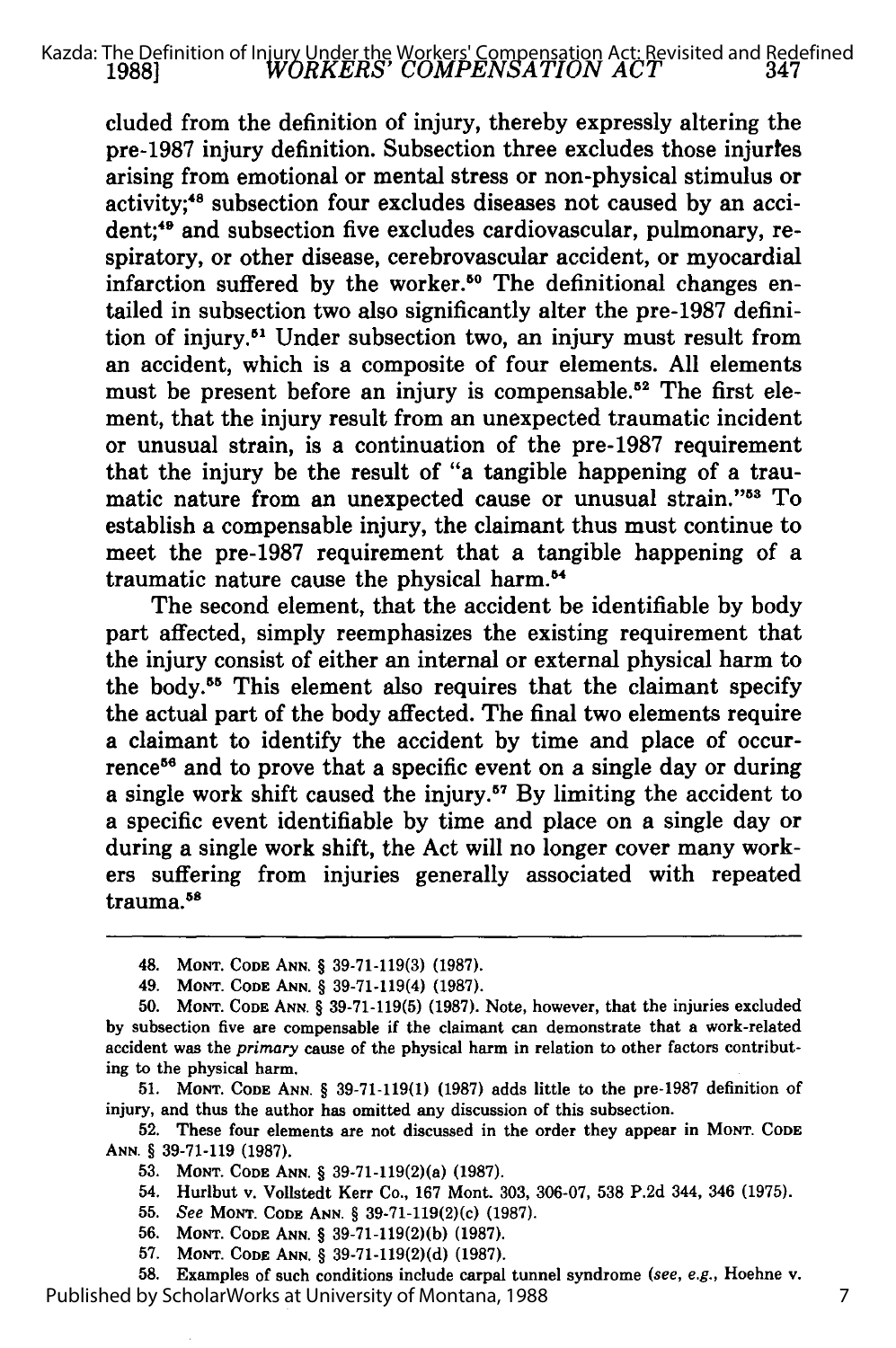Some claimants, however, may still argue that their particular injury, traditionally associated with repeated trauma, resulted instead from a single traumatic incident. This argument will necessarily depend on proving that despite the series of repeated traumas received over time, the claimant was asymptomatic until the incidence of a single event. *Bremer v. Buerkle<sup>59</sup>* provides support for this position. In *Bremer,* the claimant, an autobody repairman exposed to various chemicals for nine years, suddenly developed an allergic reaction (allergic contact dermatitis) to those same chemicals.<sup>60</sup> The claimant successfully argued that his injury resulted from a single exposure that stimulated his immune system and led to the allergic reaction and not from the cumulative impact of the repeated exposures.<sup>61</sup> Similarly, a claimant suffering from carpal tunnel syndrome could successfully argue that he was asymptomatic, despite being exposed to a series of micro traumas traditionally thought to cause carpal tunnel syndrome, until a specific event on a single day triggered the condition.

Alternatively, a claimant could successfully argue that the very last trauma in a series of gradually debilitating traumas was sufficient to meet the specific event requirement. The Montana Supreme Court recognized the validity of this argument in *Love v. Ralph's Food Store, Inc.6 2* In *Love,* the claimant filed a claim for workers' compensation claiming an accidental injury to her lower back that she described as caused "by continuously lifting something heavy."63 Despite the evidence of a gradual build-up of back pain over an extended period of time, the Montana Supreme Court held that the claimant suffered a compensable injury since she was able to identify *two* specific incidents, each occurring on a single workday or shift, in which she strained her back.<sup>64</sup>

# IV. RELATIONSHIP **BETWEEN THE** WORKERS' **COMPENSATION ACT AND THE OCCUPATIONAL** DISEASE **ACT**

Although the **1987** legislature amended the definition of injury under the Workers' Compensation Act to restrict the coverage of repetitive trauma injuries, it broadened the definition of occupa-

Granite Lumber Co., **189** Mont. 221, **615** P.2d **863 (1980));** herniated disc *(see,* e.g., Lemoine v. Marksville Indus., Inc., **391** So.2d **528** (La. App. **1981));** and dermatitis (see, e.g., Christopher v. City Grill, **218** Miss. **638, 67** So.2d 694 **(1953)).**

**<sup>59. -</sup>** Mont. **-, 727** P.2d **529 (1986).**

<sup>60.</sup> *Id.* at \_\_, **727** P.2d at **530.**

**<sup>61.</sup>** *Id.* at \_, **727** P.2d at **532-33.**

**<sup>62.</sup>** 163 Mont. 234, **516** P.2d **598 (1973).**

**<sup>63.</sup>** *Id.* at **236, 516** P.2d at **599.**

<sup>64.</sup> *Id.* at 241-43, **516** P.2d at **601-03.**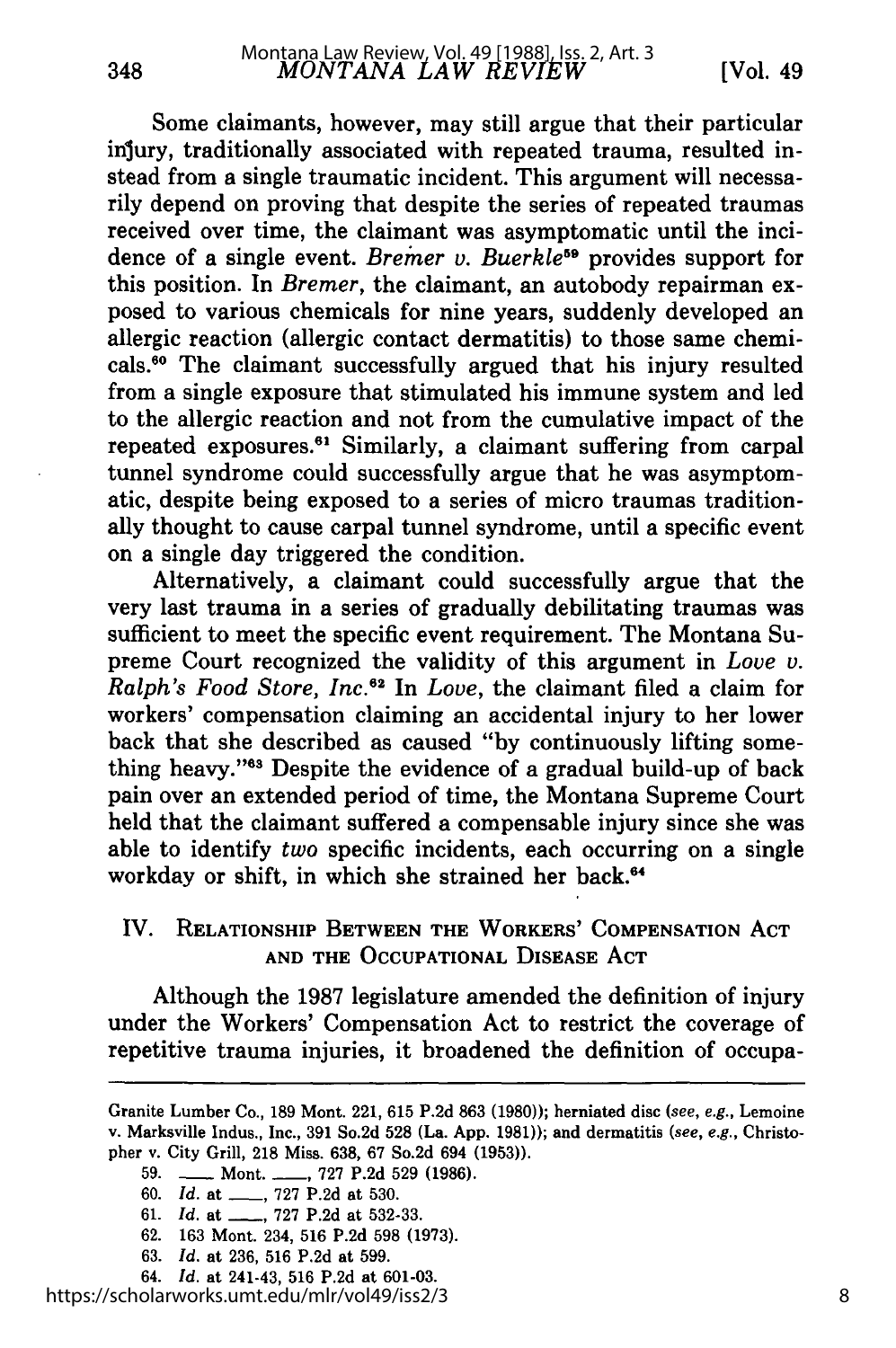tional disease so that now the Occupational Disease Act provides coverage for such injuries. The amended definition of occupational disease as set forth in Montana Code Annotated section 39-72- 102(10) provides as follows:

"Occupational disease" means harm, damage, or death as set forth in 39-71-119(1) arising out of or contracted in the course and scope of employment caused by events occurring on more than a single day or work shift. The term does not include a physical or mental condition arising from emotional or mental stress or from a nonphysical stimulus or activity.<sup>65</sup>

**By** shifting coverage for repeated trauma injuries from the Workers' Compensation Act to the Occupational Disease Act, employers and insurers will pay less compensation to injured workers. Under the Occupational Disease Act an injured worker is entitled only to benefits for temporary total and permanent total disability.<sup>66</sup> No benefits are payable for partial disability.<sup>67</sup> Additionally, if a non-compensable disease or infirmity causes or aggravates an occupational disease, the benefits payable to the claimant are reduced on a proportionate basis.<sup>68</sup>

The Workers' Compensation Act and the Occupational Disease Act both provide that an injured worker may elect compensation under either Act, but the elected compensation is then the exclusive remedy available to the worker.<sup>69</sup> Injured workers who fail to qualify for coverage under either the Workers' Compensation Act or the Occupational Disease Act, however, may seek compensation from employers under the common law. Such commonlaw suits against employers should dramatically increase given the restricted definition of injury, and thus coverage under the Workers' Compensation Act.

The success of such common-law suits will depend upon proof that the negligence of the employer proximately caused the injury.<sup>70</sup> Further, the employer can assert any of the traditional common-law defenses, including any alleged contributory negligence **by** the employee.<sup>71</sup> The burden of proof required of an injured worker

**71.** *See generally* MoNT. R. Civ. P. 8(c); Green v. Hagele, **182** Mont. **155, 595 P.2d 1159** Published by ScholarWorks at University of Montana, 1988

**<sup>65.</sup> MONT. CODE ANN.** § **39-72-102(10) (1987).**

**<sup>66.</sup> MONT. CODE ANN.** *§* **39-72-701 (1987).**

**<sup>67.</sup> MONT. CODE ANN.** *§* **39-72-703 (1987).**

**<sup>68.</sup> MONT. CODE ANN.** § **39-72-706 (1987).**

**<sup>69.</sup>** *See* **MoNT. CODE ANN.** § **39-71-411 (1987); MoNT. CODE ANN.** § **39-72-305 (1987).** *See also* Ridenour v. Equity Supply Co., 204 Mont. 473, **665 P.2d 783 (1983)** (holding that claimants may choose to seek compensation under either Act if they meet the requirements of both Acts).

**<sup>70.</sup>** Kern v. Payne, **65** Mont. **325, 330-31,** 211 P. **767, 769 (1922).**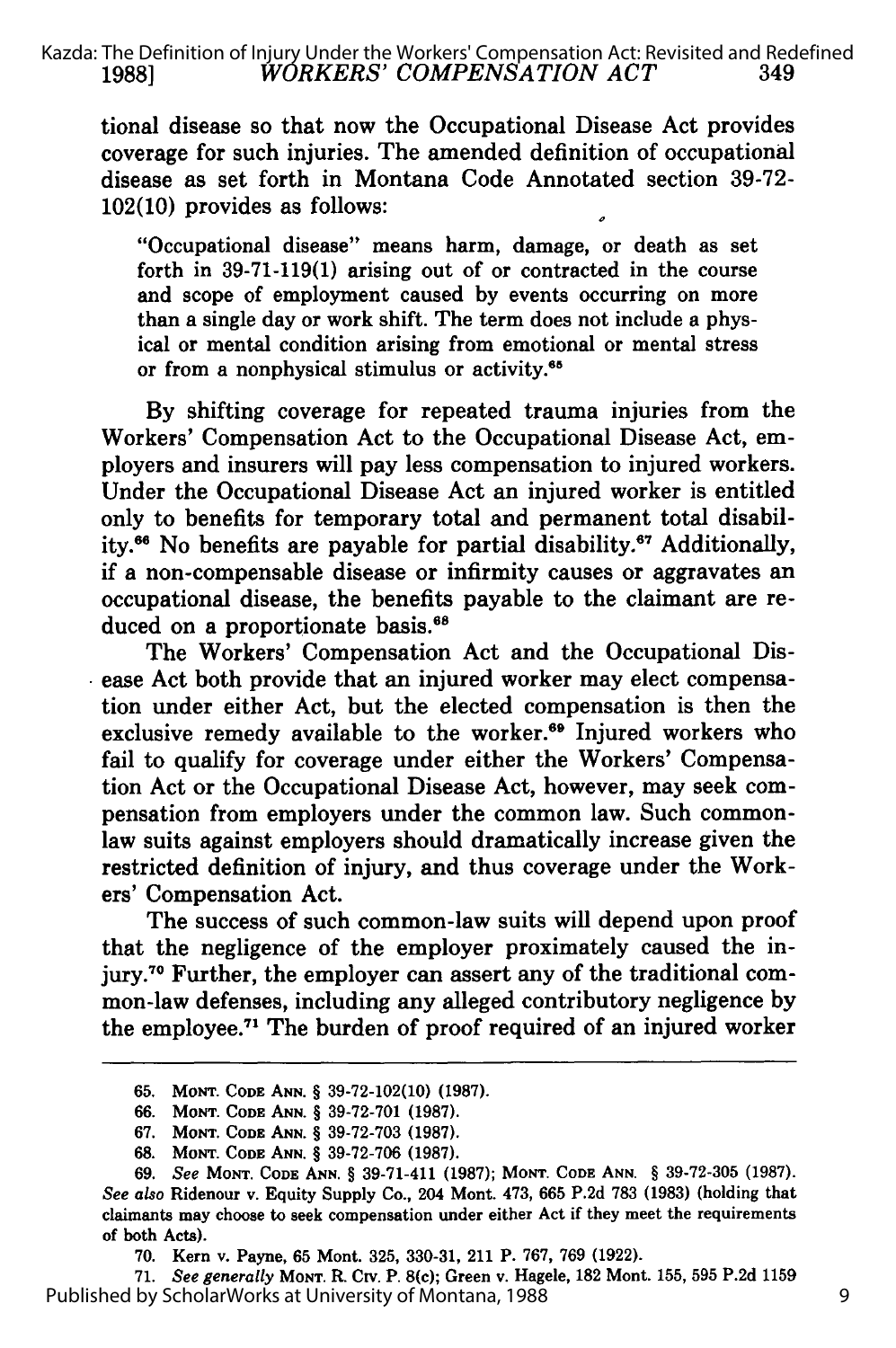seeking compensation under the common law, however, will not be insurmountable given the legislature's promulgation of the "Montana Safe Place to Work Statute" that requires employers to provide their employees with a safe place to work.72 Other jurisdictions by statute and common law similarly have required employers to provide employees with a safe place to work. For example, in *Hines v. Continental Baking Co.*<sup>73</sup> the injured employee first sought workers' compensation for a back injury allegedly incurred while he was jerking a bread cart over a rough spot on the floor.<sup>74</sup> The Industrial Commission denied the claim holding that the employee did not suffer a compensable injury as defined by the Act.<sup>75</sup> The employee then brought a common-law personal injury action, alleging the employer's failure to exercise reasonable care in furnishing a safe place to work. The court of appeals upheld the judgment in favor of the employee. The court found that the employer's failure to exercise reasonable care in furnishing a safe place to work constituted negligence for which the employer was liable, regardless of whether or not the employer had actual knowledge of the defect making the premises unsafe.<sup>76</sup> Similarly, in *Samson v. Southern Bell Telephone and Telegraph Corp.,77* the Court of Appeals of Louisiana held that the claimant's mental breakdown precipitated solely by the stress of his employment did not constitute an injury within the meaning of the Louisiana Workmens' Compensation Act.78 Consequently, the claimant brought suit against his employer under the common law alleging a tortious failure to provide the employee with a safe place to work.79 The Montana Supreme Court has yet to face a factual situation similar to *Hines* or *Samson.* The court, however, has held that an employee's contributory negligence will not act as an absolute bar to recovery under the common law if the employee has no alterna-

- **73.** 334 S.W.2d 140 (Mo. Ct. App. **1960).**
- 74. *Id.* at \_\_\_, 334 S.W.2d at 142-43.
- **75.** *Id.* at \_\_, 334 S.W.2d at 142.
- **76.** *Id.* at \_\_, 334 S.W.2d at 146-47.
- **77. 205** So. **2d** 496 (La. Ct. App. **1967).**
- **78.** *Id.* **205** So. **2d** at 500.
- **79.** *Id.* **205** So. **2d** at **500-03.**

<sup>(1979);</sup> Gilleard v. Draine, **159** Mont. 167, 496 P.2d 83 (1972); Dahlin v. Rice Truck Lines, 137 Mont. 430, 352 P.2d 801 (1960).

**<sup>72.</sup> MONT. CODE ANN.** § **50-71-201** (1987) provides:

Every employer shall furnish a place of employment which is safe for employees therein and shall furnish and use and require the use of such safety devices and safeguards and shall adopt and use such practices, means, methods, operations, and processes as are reasonably adequate to render the place of employment safe and shall do every other thing reasonably necessary to protect the life and safety of employees.